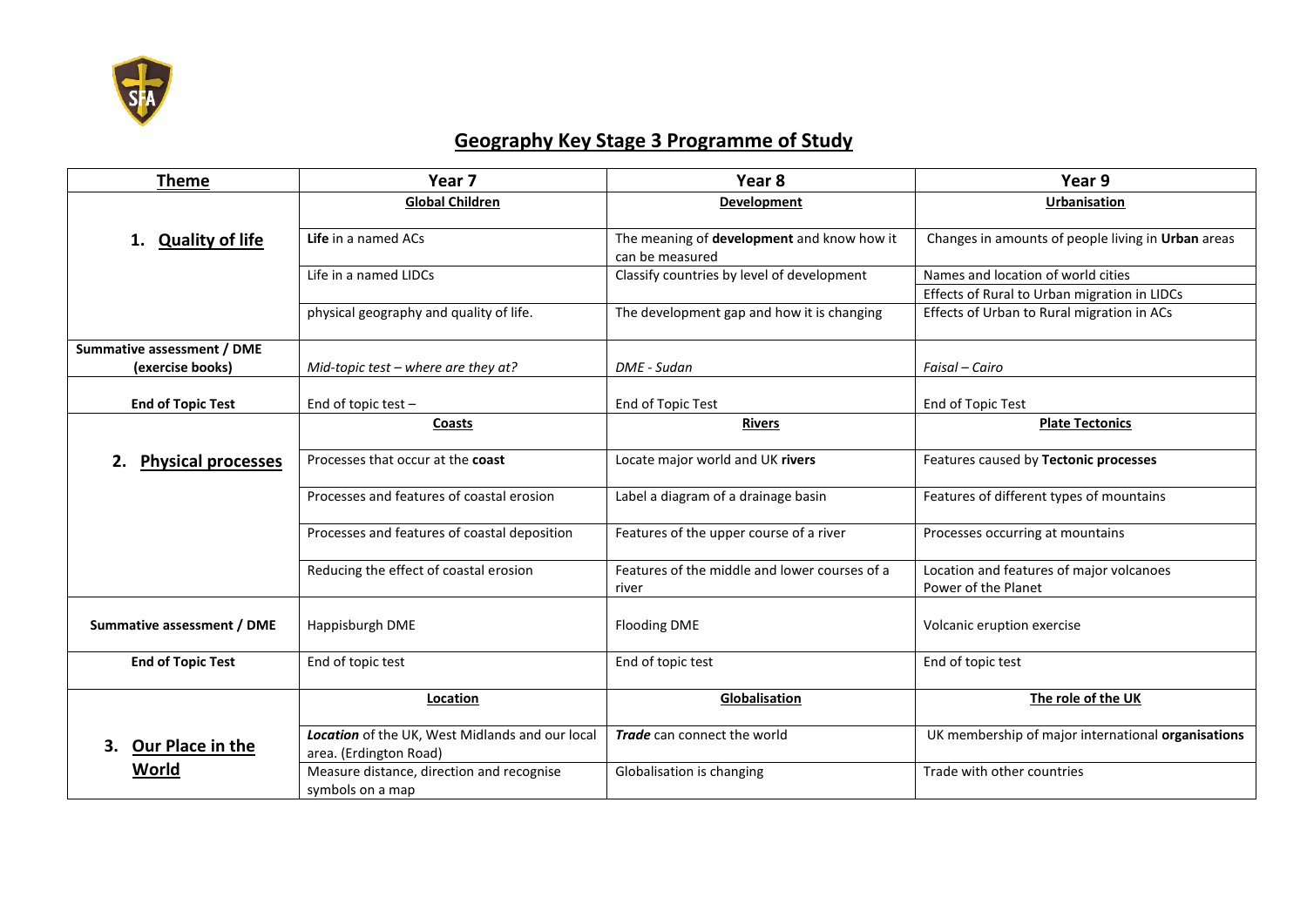

|                              | 4 and 6 figure grid references accurately. Show<br>height on a map.        | Advantages and disadvantages of globalisation<br>for LIDCs         | UK relations with other countries due to migration |
|------------------------------|----------------------------------------------------------------------------|--------------------------------------------------------------------|----------------------------------------------------|
|                              | Describe places using maps and photographs                                 | Advantages and disadvantages of globalisation<br>for ACs           | Migration                                          |
| Summative assessment/DME     | Erdington Road exercise (fieldwork)                                        | Distribution of TNC's exercise                                     | Yemen DME                                          |
| <b>End of Topic Test</b>     | End of Topic test                                                          | End of Topic Test                                                  | End of topic test                                  |
| <b>The Environment</b><br>4. | <b>Weather and Climate</b>                                                 | Rainforests                                                        | Hazards in the UK                                  |
|                              | Difference between weather and climate                                     | Ecosystems Location of the world's rainforests                     | Climate change as a hazard                         |
|                              | The UK weather changes so much                                             | Threats to the rainforests                                         | Storms in the UK                                   |
|                              | Know how the summer and winter vary across<br>the UK - weather as a hazard | Protecting the rainforests                                         | Heatwaves and drought                              |
|                              | Climate change in the UK                                                   | Causes of global warming and climate change in<br>the rainforests. |                                                    |
| <b>Summative assessment</b>  |                                                                            |                                                                    |                                                    |
| <b>End of Topic Test</b>     | End of topic test                                                          | End of topic test                                                  | End of topic test                                  |
|                              | <b>Places and Tourism</b>                                                  | Population                                                         | The future of the UK                               |
| <b>UK features</b>           | Locate the main UK cities and nations                                      | Location of people in the UK                                       | Transport e.g. HS2                                 |
|                              | Locate the UK's physical features                                          | UK <i>population</i> change                                        | Energy - renewable and non-renewable               |
|                              | Tourism                                                                    | Birth and Death rate affects population                            | North-South Divide                                 |
|                              | Know why people migrate to the UK or emigrate<br>from the UK               | Ageing population on the UK                                        | Employment changes, high street future             |
| Summative assessment / DME   | <b>National Parks DME</b>                                                  | <b>DME</b>                                                         | <b>DME</b>                                         |
| <b>End of Topic Test</b>     | End of topic test                                                          | End of topic test                                                  |                                                    |